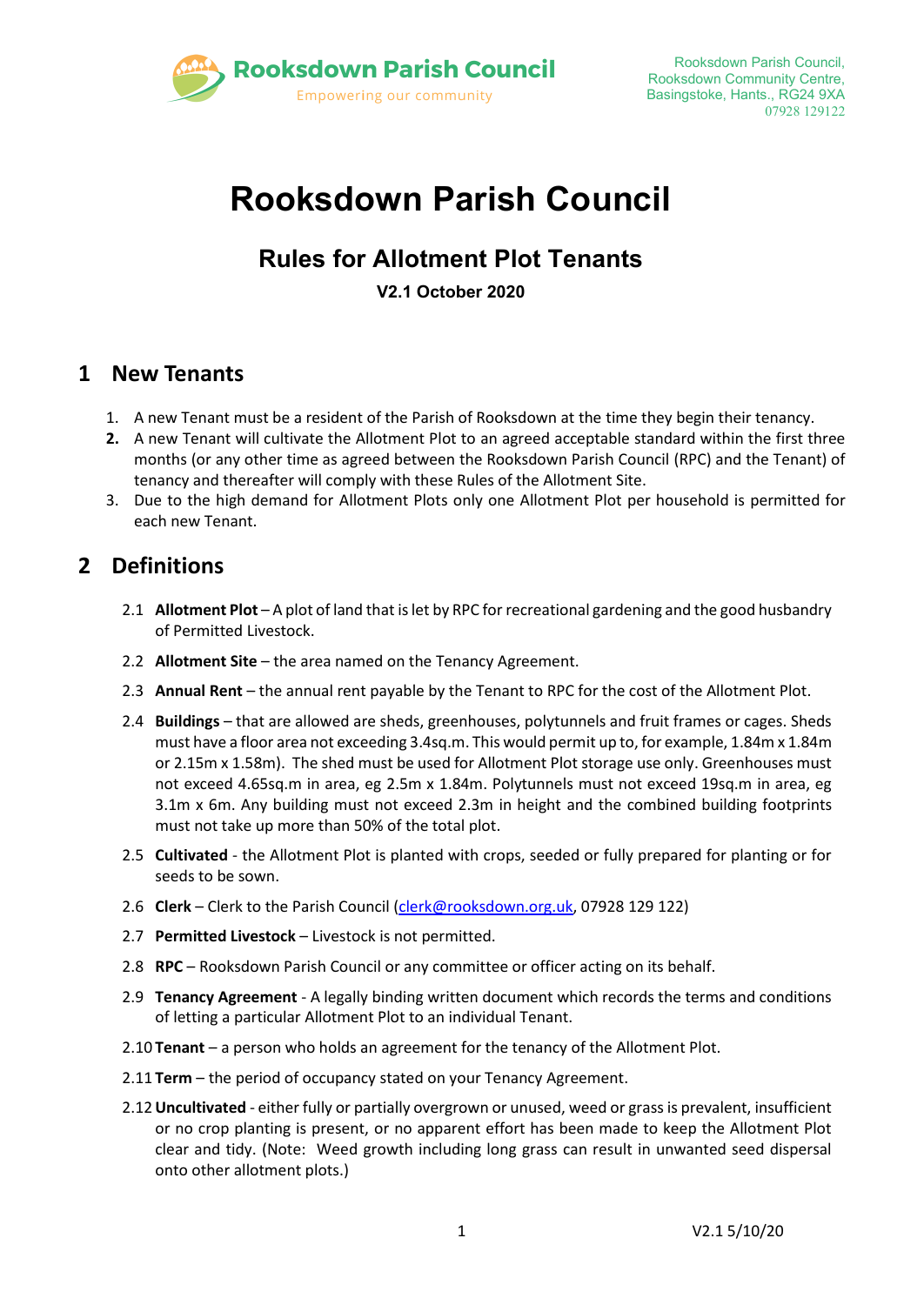

# **3 General conditions for the cultivation of the Allotment Plot**

By signing the Tenancy Agreement, the Tenant of the Allotment Plot agrees that they, or any person acting on their behalf or with their permission, will observe all the rules and conditions below (the Rules). Failure to abide by the Rules will result in termination of the Tenancy Agreement. The Tenant will be informed by RPC of any apparent breach of the Rules and given a reasonable time to rectify the breach (depending on weather conditions, nature of breach, personal circumstances of the Tenant).

If the Tenant fails to rectify any breach within the time allotted by RPC the Clerk will notify the Tenant by email that they will be evicted from the plot in seven days. If the Tenant believes they should not be evicted they must within those seven days contact RPC giving the reasons why they believe this to be the case. These reasons will be considered at the next meeting of RPC or its Allotments Committee, which will decide whether or not the eviction will proceed. The decision of the committee will be final.

#### **3.1 Annual Rent and Tenancy Agreement**

- 1. The Tenant undertakes to pay the Annual Rent for an Allotment Plot in full in one payment, within 45 days of receipt of an invoice from RPC in accordance with the Tenancy Agreement. Acceptable methods of payment are either Cheque or Bank Transfer.
- 2. Refunds of Annual Rent will not be offered under any circumstances.
- 3. The Annual Rent may increase on 1 January each year or such other date as may be set by RPC.
- 4. Occupancy of the Allotment Plot will only be permitted, and any keys or other method of access made available to the Tenant following receipt by RPC of a signed Tenancy Agreement.

#### **3.2 Deposit**

1. At the beginning of the tenancy the Tenant shall pay a deposit equal to 1 year's rent. This will be returned at the termination of the tenancy as detailed in 3.24 2 below.

#### **3.3 Alienation**

1. The Tenant undertakes not to underlet, assign or part with the possession of the Allotment Plot or any part of it without the prior written consent of RPC. For the avoidance of doubt transfer of the tenancy falls within the scope of this Rule and is prohibited. RPC may provide prior written approval for a Tenant to have a co-worker under conditions set by RPC.

#### **3.4 Barbed Wire**

1. Barbed wire or similar must not be brought on to the Allotment Plot or Allotment Site.

#### **3.5 Beekeeping**

1. No bees are to be kept on the Allotment Plot unless prior written approval is given by RPC. Any Tenant wishing to keep bees must read "Rules for Beekeeping on Council Allotments" available on the RPC website [\(www.rooksdown.org.uk\)](http://www.rooksdown.org.uk/) or from the Clerk and then apply to RPC for permission, giving an assurance that they are prepared to conform to the rules. RPC's decision whether or not to permit any application for beekeeping on any Allotment Plot shall be final.

#### **3.6 Bonfires**

Tenants must:

1. Only light bonfires within the dedicated area.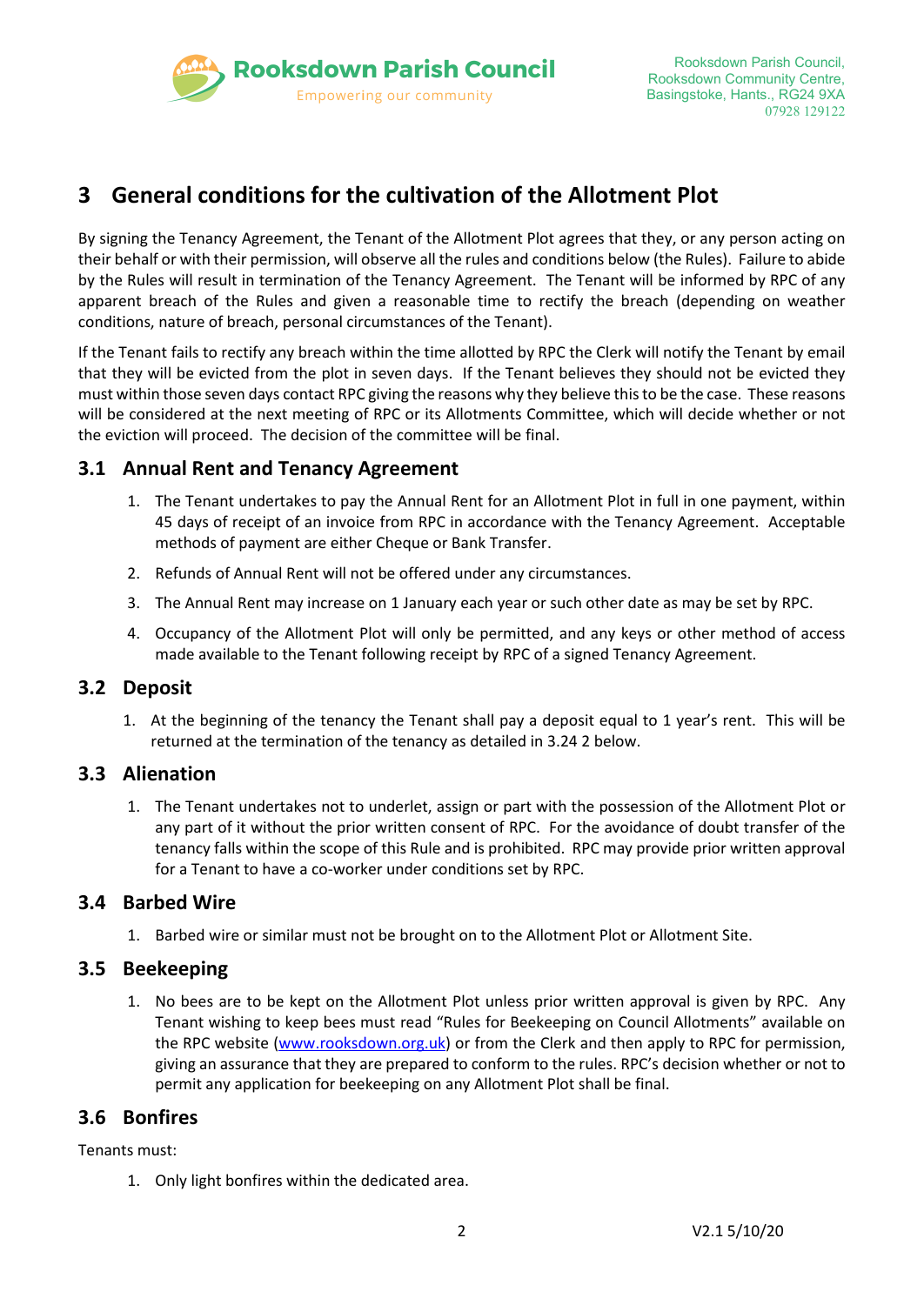

- 2. Ensure they have read and understood any risk assessment for using the fire area.
- 3. Not have a bonfire on a windy or breezy day.
- 4. Avoid smoke drift onto other Tenants' plots and neighbourhood properties especially when people are out enjoying their environment.
- 5. Avoid having a bonfire when neighbouring residents have washing hanging out to dry or when neighbouring property windows are open.
- 6. Ideally have bonfire two hours before dusk.
- 7. Only burn dry waste.
- 8. Use, if provided, a purpose-built incinerator and lid.
- 9. Never to leave a bonfire unattended, and to take all reasonable care for the safety of those on the Allotment Site.
- 10. Never bring material from off-site to burn.
- 11. Ensure any bonfire is fully extinguished and made safe prior to leaving the Allotment Plot.

#### **3.7 Buildings**

- 1. Any Buildings erected on an Allotment Plot must be well constructed and maintained, in accordance with any relevant British Standard.
- 2. Any wood Building must be coated with a non-toxic wood preserver in a natural colour (no bright colours) and must not inconvenience other allotment plot users, adjoining landowners or the occupiers of nearby houses.
- 3. Any Buildings put up on the Allotment Plot must be removed by the tenancy termination date.
- 4. Any Building shall be erected within the Tenants allotment boundary, at least two feet (0.6m) from any path or track.
- 5. It is recommended that any building is securely locked. RPC is not responsible or liable for the building or the contents for fire, theft or any other damage. It is recommended that Tenants do not store high value machinery and equipment on Allotment Plot.

#### <span id="page-2-0"></span>**3.8 Change of address or other details**

1. The Tenant must inform the Clerk immediately of any change of address or other details. If the Tenant moves their place of residence to outside the Rooksdown parish boundary they will be required to give up the Allotment Plot within 3 months.

#### **3.9 Children**

The Tenant must:

- 1. Not allow children accompanying either the Tenant or a member of the Tenant's family to cause a nuisance or annoyance to the Tenants of any other Allotment Plots on the Allotment Site, to adjoining landowners or to the occupiers of nearby houses.
- 2. Ensure children are supervised at all times.

#### **3.10 Cultivation**

1. The Tenant must Keep the Allotment Plot clean, cultivated and fertile, maintaining it in a good tidy condition.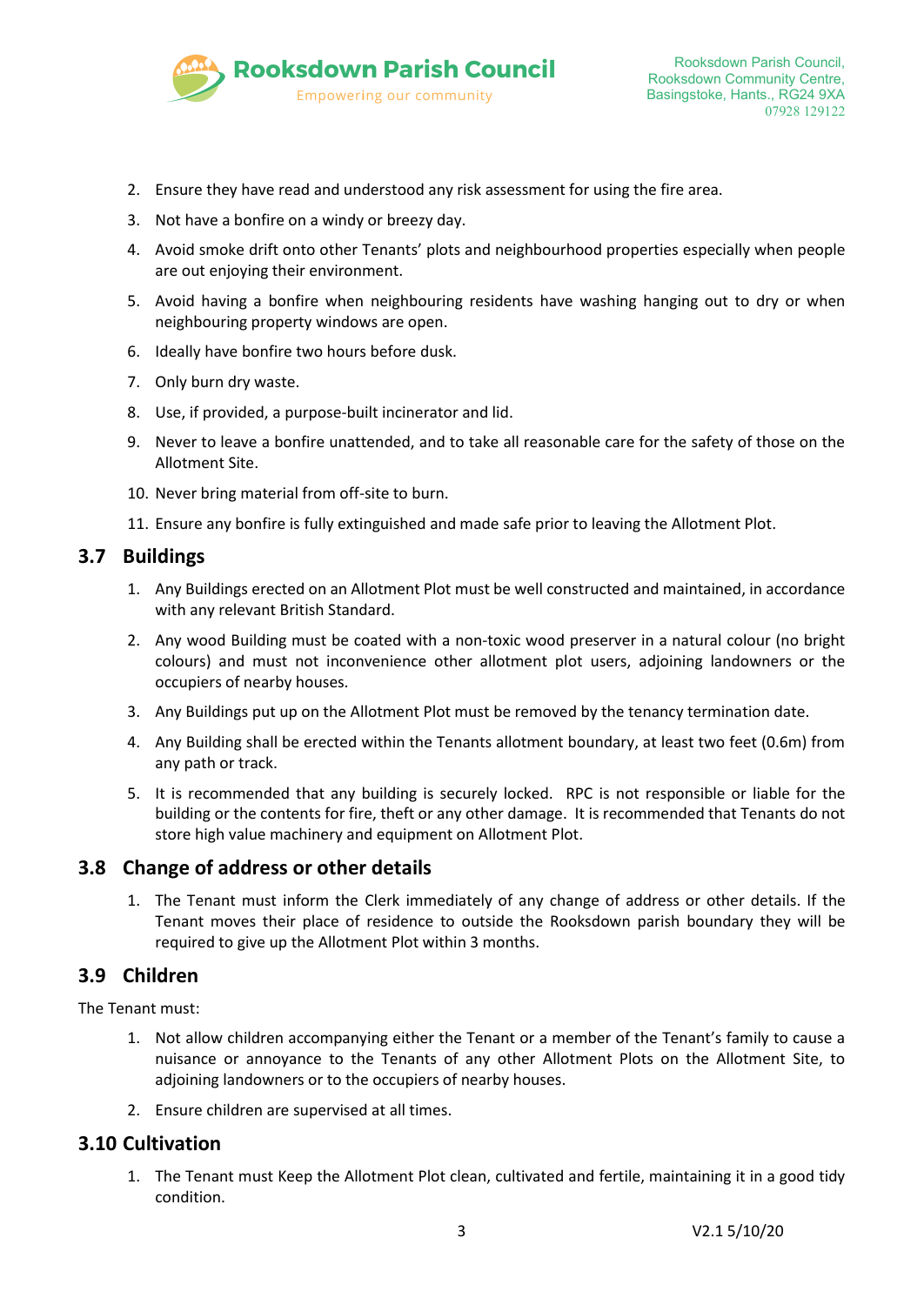

- 2. If an Allotment Plot appears to be uncultivated, RPC reserves the right to cut down all weed growth and charge the Tenant for the cost of such work.
- 3. The Tenant must ensure that no more than 50% of the Allotment Plot is covered in grass for the purpose of providing a lawn.

### **3.11 Dispute between Tenants, adjoining landowners or with the occupiers of nearby houses**

1. In the case of a dispute between Tenants of any Allotment Plot on the Allotment Site, adjoining landowners or the occupant/s of any nearby houses the matter will be referred to RPC for further enquiry and resolution. RPC's resolution shall be final.

#### **3.12 Dogs**

- 1. Dogs are only permitted on the Allotment Site if they are kept on a short lead at all times.
- 2. Dogs must have up-to-date vaccinations.
- 3. Dog faeces must be picked up and disposed of appropriately.
- 4. Any alterative arrangement will need prior approval from RPC. Tenants must ensure no damage is caused by any dog to the Allotment Site or to neighbouring land or property.
- 5. No dogs may be kept on any Allotment Plot.

#### **3.13 Edges, fences, paths and gates**

The Tenant must:

- 1. Not put up any fence, gate or hedge within the Allotment Plot unless with prior written consent of RPC.
- 2. Where a plot immediately abuts a boundary shared with RPC property, maintain the boundary, for example, a hedge. If in doubt the Tenant must consult the Clerk.
- 3. Ensure the paths bordering the Allotment Plot are kept clean by cutting the grass and keeping them free from weeds and free from obstruction.
- 4. Ensure any hedge that forms part of the Allotment Plot is properly cut and trimmed and keep all ditches clear.
- 5. Not obstruct or reduce any path set out by the RPC for the use of the occupiers of the Allotment Plot.

#### **3.14 Fruit cages**

The Tenant must ensure that:

- 1. Fruit cages that are located on the Allotment Plot do not exceed (2.3m) in height and are proportionate, well-constructed and maintained and do not cast shade on adjoining Allotment Plots. No concrete footings are permitted.
- 2. All fruit cages are removed by the tenancy termination date.

#### **3.15 Nuisance**

1. Abusive, aggressive, threatening or confrontational behaviour towards RPC's representatives, or any adjoining owners or occupiers of the Allotment Plots or any neighbouring land or property will not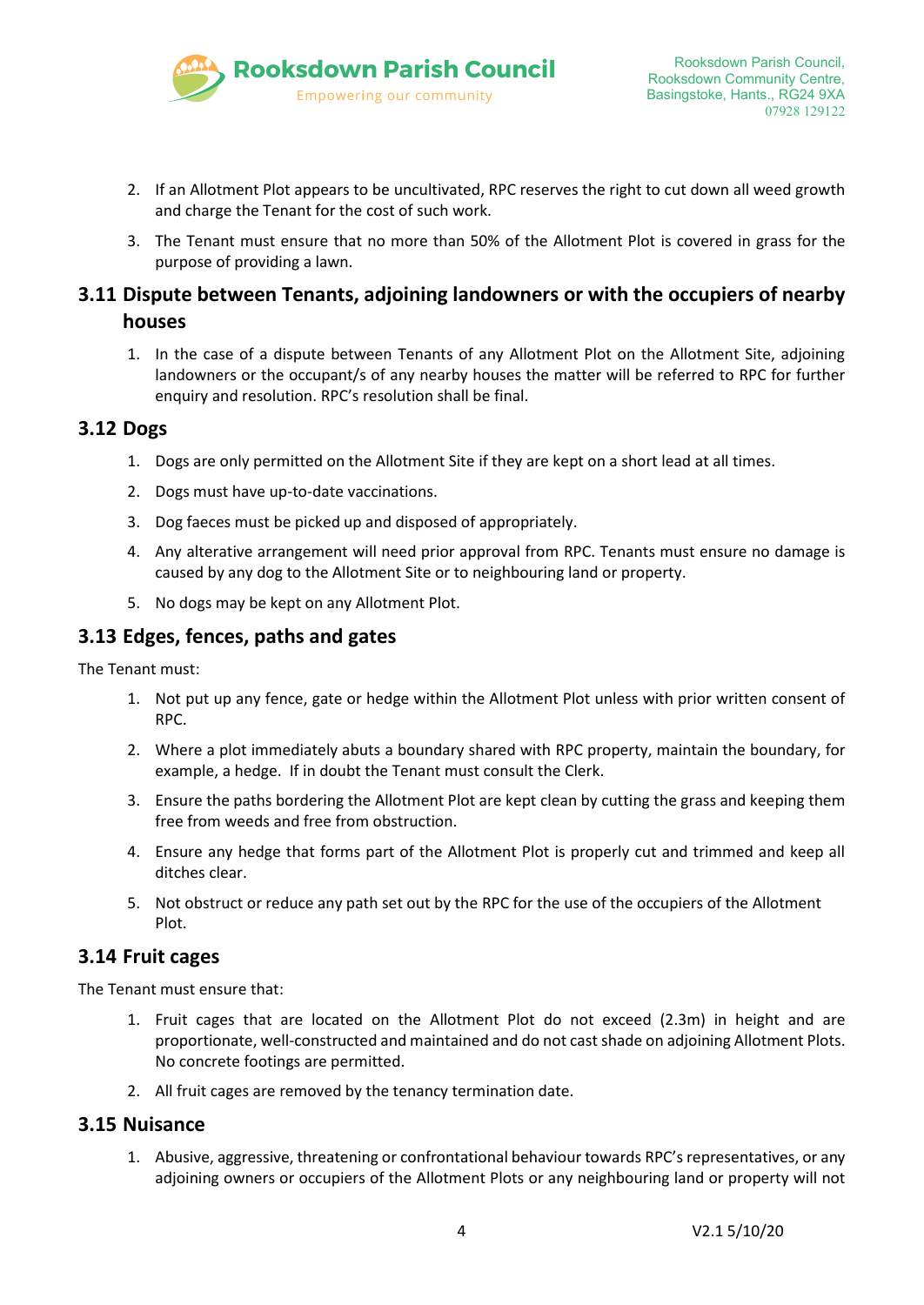

be tolerated. Any instances of such behaviour may be a breach of criminal law and may be reported to the police for further action.

- 2. The Tenant must not cause any nuisance or annoyance to the occupier of any other Allotment Plot, adjoining landowners or the occupiers of nearby houses.
- 3. The Tenant must not enter, or take or remove any plants or crops or other items from other Allotment Plots without that Tenant's permission.

#### **3.16 Use of Petrol or powered tools**

- 1. Tenants must not use power or petrol tools between the hours of 7pm and 8am on a week day and 8pm and 9am on a weekend or Bank Holiday.
- 2. Generators to provide electrical power are not permitted without express permission of the Parish Council. Requests will only be considered for special projects with a short duration.

#### **3.17 Permitted Livestock**

1. No livestock is permitted.

#### **3.18 Plot marker and fences**

1. Tenants must ensure their plot is numbered and must keep the plot number clean, readable and displayed in a prominent position at all times. If there is uncertainty as to your plot number, see the Tenancy Agreement.

#### **3.19 Power to inspect**

1. RPC or its appointed officer is entitled to inspect any Allotment Plot.

#### **3.20 Restriction on admittance to Allotment Plot**

1. RPC has the right to refuse admittance to any person other than the Tenant to the Allotment Plot or to the Allotment Site.

#### **3.21 Security**

1. Each Tenant must ensure that the gate to the Allotment Site is secured by locking after entering and when leaving.

#### **3.22 Site combination**

- 1. Once the combination for the lock(s) on the gates to the Allotment Site has been issued to the Tenant at the beginning of the Tenancy Agreement or any time thereafter, it is the Tenant's responsibility to keep the combination safe and not give it to non-family members.
- 2. The combination to any locks provided by RPC may be changed as required by RPC and the new code distributed via email.

#### **3.23 Special conditions**

The Tenant must:

- 1. Not take or carry away or sell any mineral, gravel, clay or sand from the Allotment Plot.
- 2. Observe and undertake any other special condition(s) which RPC considers necessary to preserve the Allotment Plot or the Allotment Site from deterioration.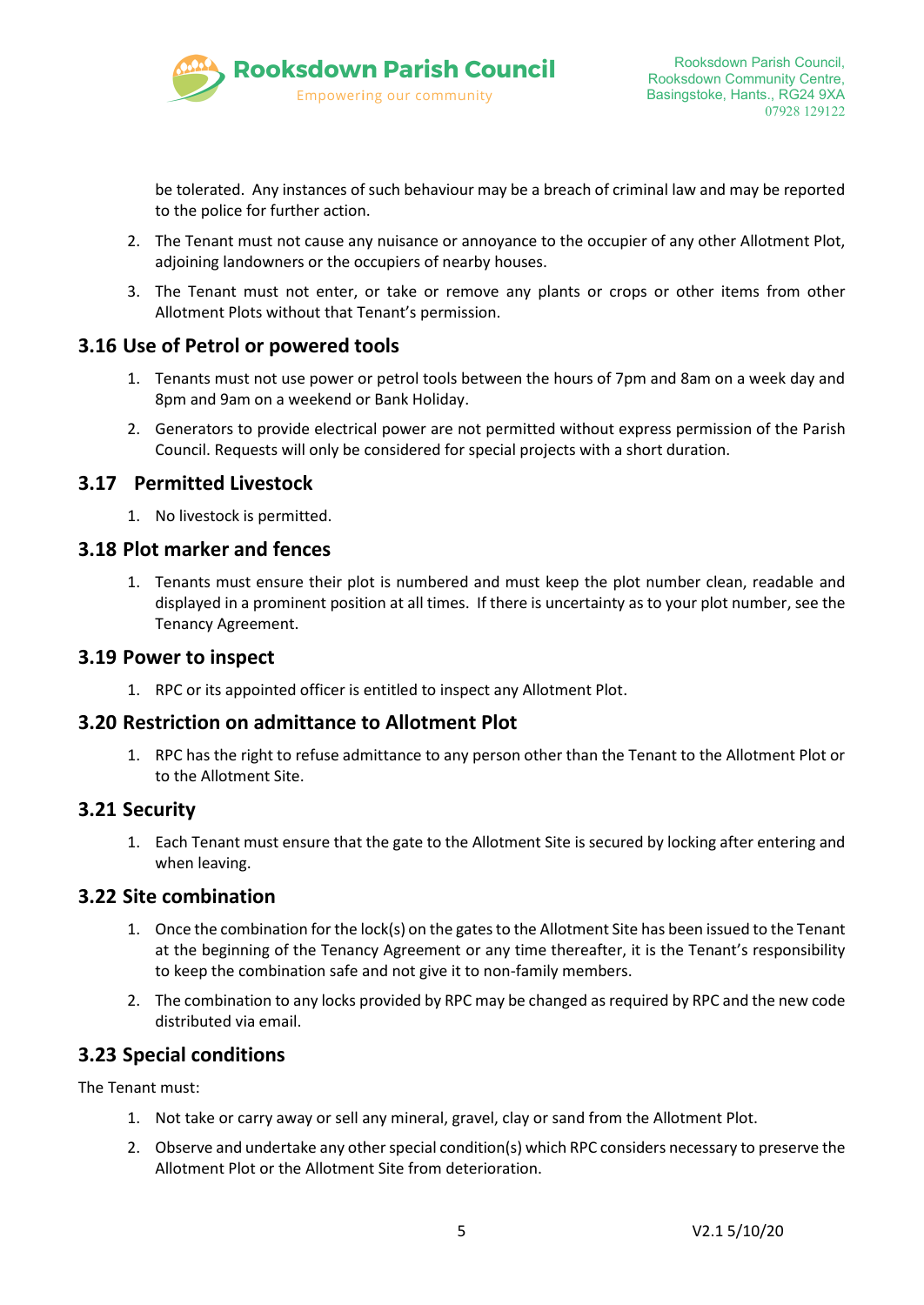

3. Advise RPC of any damage to fences, water equipment, such as troughs, pipes, toilets or to any other aspect of the Allotment Site as soon possible by contacting the Clerk.

#### **3.24 Termination**

- 1. The Tenant must leave the Allotment Plot in a clean and tidy condition and clear of any Buildings, debris and rubbish within seven days of the termination of the tenancy. Failure to adhere to this rule may result in RPC arranging for the Allotment Plot to be cleared and the cost of doing so shall be a debt due by the Tenant. Alternatively, RPC may at its discretion carry out works at a reduced/no charge fee. RPC may at their sole discretion agree an extended period at the end of the tenancy for the Tenant to comply with the obligations under this clause.
- 2. On termination, RPC will return to the tenant any deposit taken at the start of the tenancy, net of any costs incurred or expected to be incurred by RPC in clearing the plot.

#### **3.25 Toilet**

1. If a toilet is provided, it is the Tenants' joint responsibility to clean the toilet on the Allotment Site unless other arrangements have been made by RPC.

#### **3.26 Traps and snares**

1. Tenants must not set traps without prior written approval of the Clerk.

#### **3.27 Trees**

- 1. Tenants must not cut, lop or interfere with any trees on the Allotment Plot other than the Tenant's own trees without the prior written approval of RPC.
- 2. Tenants must not plant any trees or bushes other than fruit trees or bushes. These must be planted away from paths to ensure they do not shade or allow roots to grow under neighbouring plots.

#### **3.28 Use of land**

The Tenant must:

- 1. Use the land as an Allotment Plot in line with the terms of the Allotments Acts 1908 1950 and for no other purpose.
- 2. Observe and comply fully with all acts, statutory instruments, local parish or other bye laws, orders or regulations affecting the Allotment Plot.
- 3. Not use the Allotment Plot for any illegal, immoral or criminal activity or purpose.
- 4. Use the Allotment Plot for his or her own personal use and not carry out any trade or business or sell produce from the Allotment Plot.
- 5. Not stay overnight or use of any Buildings for residential accommodation.
- 6. Not bring on to the Allotment Plot or store any items other than for horticultural use, including carpet, underlay or tyres for any purpose.
- 7. Not erect or keep any children's play equipment on the Allotment Plot without prior written approval of RPC.

#### **3.29 Vehicles**

1. All vehicles must be driven carefully and parked sensibly, cause no obstruction or inconvenience to other Tenants. The speed limit on the Allotment Site is 5mph.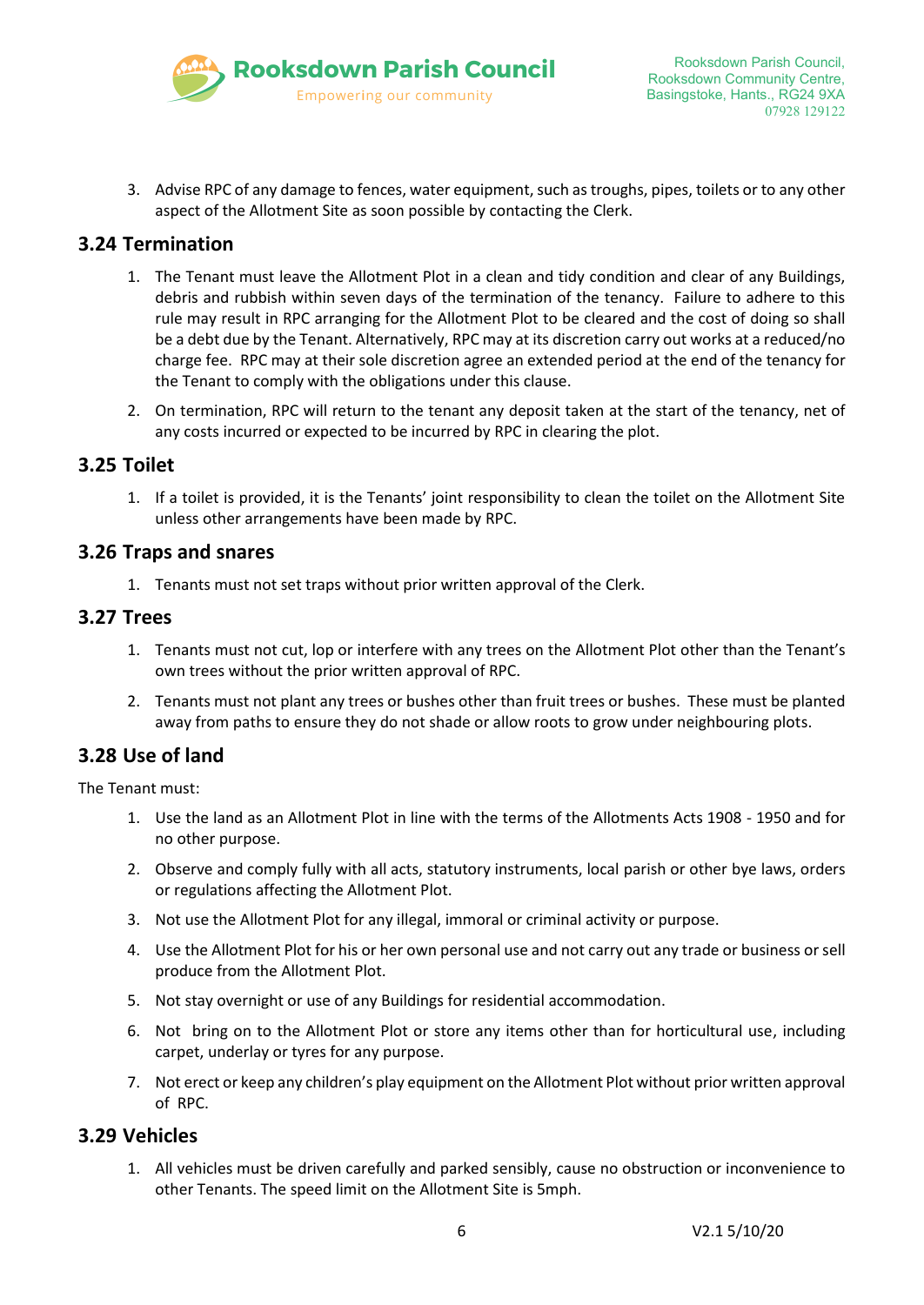

- 2. Tenants must park all vehicles within the perimeter of the Allotment Site at all times when tending to plots. Repeat offenders that park outside the compound will be referred to the Allotment Committee and may lose their allotment.
- 3. Vehicles must not be left unattended.

#### **3.30 Waste**

- 1. No garden waste, any other material or other waste is to be placed against any fence, hedge or gate.
- 2. Only plant waste may be composted on Allotment Plots.
- 3. Composting is only allowed on the Allotment Plot and any heap or pile for that purpose must be properly maintained to the satisfaction of RPC.
- 4. All other waste material must be removed from the Allotment Plot and disposed of in an appropriate manner.
- 5. No vehicle tyres to be kept on the Allotment Plot or Allotment Site tyres are hazardous waste containing toxins.
- 6. No cooked food waste is to be brought on to the Allotment Plot.
- 7. The Tenant must not deposit stones or other waste from the Allotment Plot on any paths or communal areas other than areas identified for that purpose by RPC. Stones in particular cause damage to mowing equipment which RPC may choose to recover by increasing allotment rents.

#### **3.31 Water**

The Tenant must:

- 1. Not interfere in any way with, or connect a hosepipe to, the water or waste water supply on any Allotment Site.
- 2. Not pump water from water tanks using either manually or electrically powered devices.
- 3. Not clean equipment, hand tools or root crops in the water troughs.
- 4. Keep the area around the water troughs clear of any materials or waste.
- 5. Obtain the prior written approval of RPC before bringing on to the Allotment Plot any container to store water (other than manufactured water butts).

### **RPC reserves the right to update or change these rules at any time without any warning or consultation**